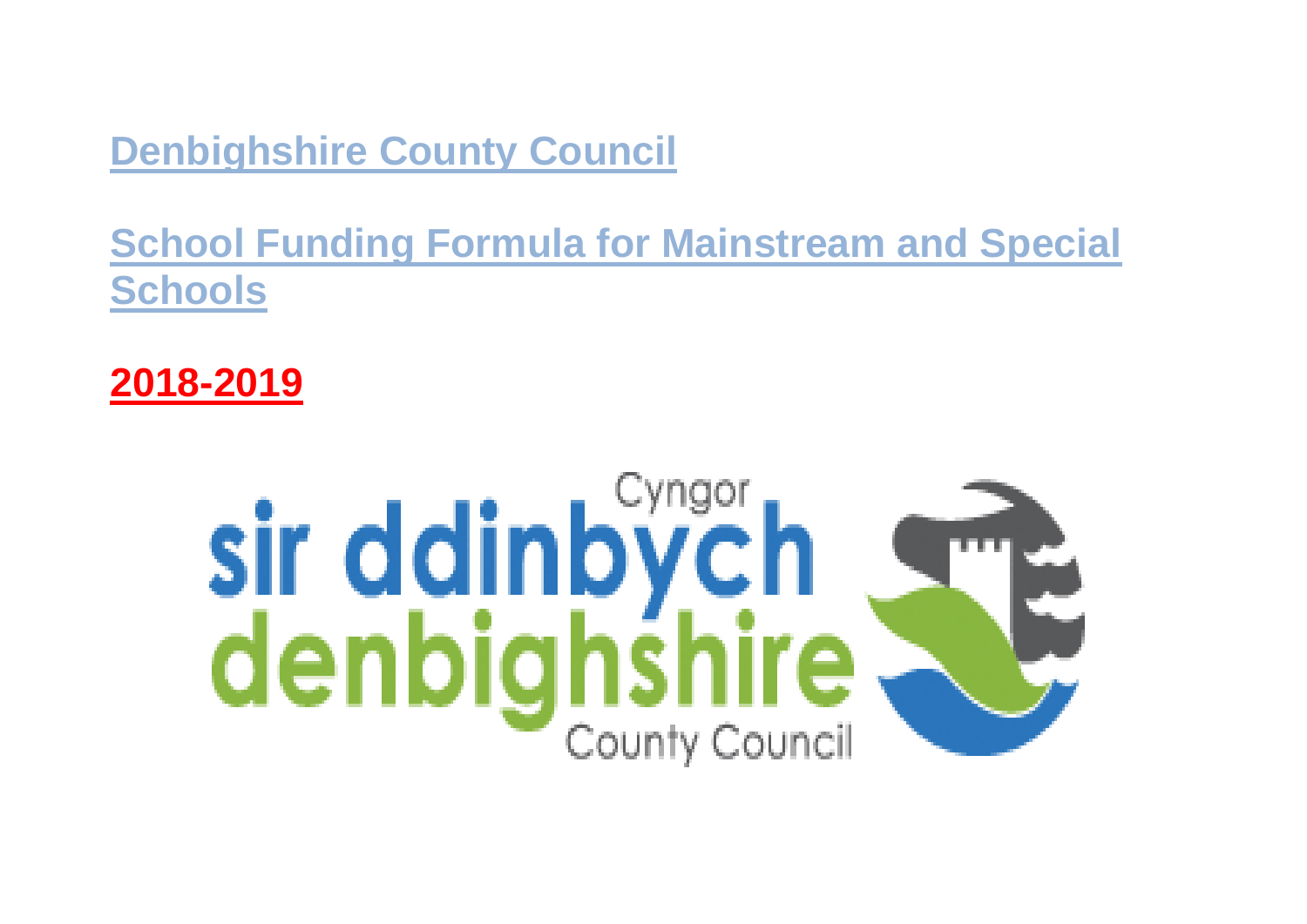## **Denbighshire School Funding Formula 2018/2019**

| <b>Strategic</b>                  | <b>Activity Cost Drivers</b>                                                                                                                                                                                                             |                                                                           |                                                                                                                                                                                                  |                                                                                                                                                                                                                                                                                                                                                                                                                                                                                                                             |
|-----------------------------------|------------------------------------------------------------------------------------------------------------------------------------------------------------------------------------------------------------------------------------------|---------------------------------------------------------------------------|--------------------------------------------------------------------------------------------------------------------------------------------------------------------------------------------------|-----------------------------------------------------------------------------------------------------------------------------------------------------------------------------------------------------------------------------------------------------------------------------------------------------------------------------------------------------------------------------------------------------------------------------------------------------------------------------------------------------------------------------|
| <b>Activity</b><br><b>Element</b> | Primary                                                                                                                                                                                                                                  | <b>Secondary</b>                                                          | <b>Special</b>                                                                                                                                                                                   | <b>Comments</b>                                                                                                                                                                                                                                                                                                                                                                                                                                                                                                             |
| <b>Curriculum</b>                 | Pupils - £1,766 per pupil                                                                                                                                                                                                                | KS3 Pupils - £3,358 per<br>pupil<br>KS4 Pupils $-4,198$ per pupil         | 3 year Average Planned<br>Places -<br>Band 1 pupil - £16,304<br>Band 2 pupil - £14,674<br>Band 3 pupil - £12,228<br>Band 4 pupil - £10,598<br>Band 5 pupil - £8,152                              | The curriculum allocation is primarily driven out on standard pupil<br>numbers but weighted differently across the key stages in<br>Secondary.<br>Special Schools receive a pupil allocation based on average<br>planned places over the last 3 years. This aims to stabilise year<br>on year fluctuations in pupil numbers across the 2 schools<br>allowing more accurate planning to be undertaken.                                                                                                                       |
|                                   | Pupils Year 1 to 6 - £2.82<br>per pupil<br>Lump Sum - £720 per<br>school<br>Middle schools will not<br>receive this lump sum                                                                                                             | Pupils Year 7 to 11 - £3.02<br>per pupil<br>Lump Sum - £720 per<br>school | Pupils Year 1 to 11 - £2.84<br>per pupil<br>Lump Sum - £720 per<br>school                                                                                                                        | This allocation is consistent with the North Wales agreed Formula<br>for the funding of Outdoor Education provision. The allocation is<br>not however ring-fenced for that purpose.                                                                                                                                                                                                                                                                                                                                         |
|                                   | KS1 nursery pupils only -<br>£689 per pupil<br>KS1 reception pupils only -<br>£1,367 per pupil<br>KS1 year 1 pupils only -<br>£551 per pupil<br>KS1 year 2 pupils only -<br>£551 per pupil<br>KS2 year 3 pupils only -<br>£551 per pupil |                                                                           | KS1 nursery pupils only -<br>£5,754 per pupil<br>KS1 reception pupils only -<br>£1,828 per pupil<br>KS1 year 1 pupils only -<br>£2,935 per pupil<br>KS1 year 2 pupils only -<br>£2,066 per pupil | KS1 pupils attract additional funding towards the Foundation<br>Phase. The KS1 allocation is reflective of Early Years provision<br>and is weighted across the different year groups based on staffing<br>ratio requirements. The funding is currently Welsh Government<br>specific grant but may in future years become part of the Local<br>Authority Revenue Settlement<br>In primary there is an additional top up for year 3 pupils to<br>recognise the costs associated with the transition from year 2 to<br>year 3. |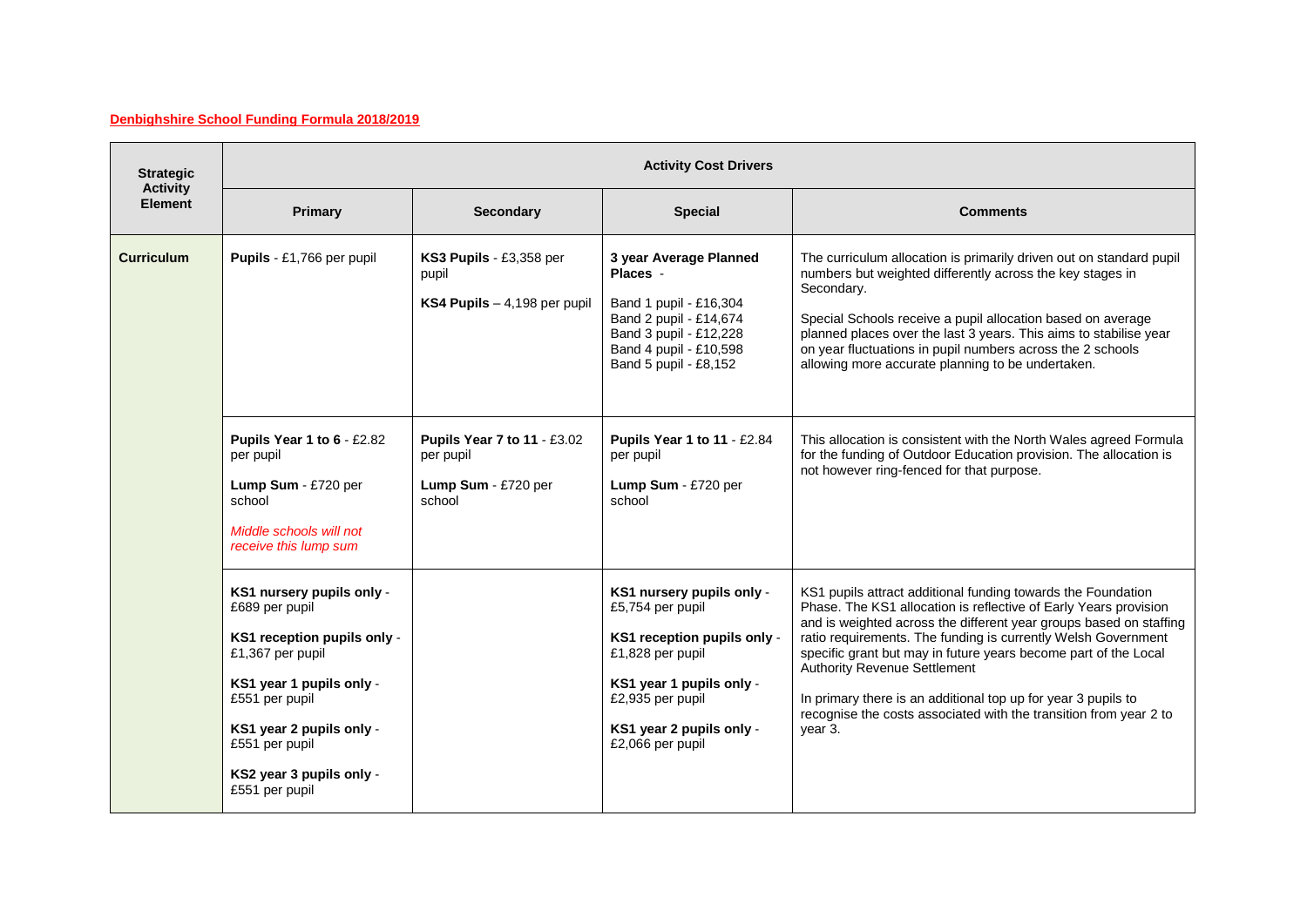| Lump Sum - £49,475 per<br>school plus an additional top<br>up weighted as follows:<br>51 to 100 £13,472<br>101 to 250 £20,208<br>£26,944<br>>250<br>Middle schools will not<br>receive these lump sums | Lump Sum - £49,475<br>weighted per school:<br>< 700<br>$-5.00$<br>701 to 900<br>$-4.00$<br>901 to 1200 - 3.00 |                                                                      | The Lump Sum allocation gives schools a fixed funding stream<br>that supports the cost of delivering the curriculum.<br>Primary Schools will receive a fixed allocation based on average<br>salary costs across schools with an additional weighted top up<br>being given towards the cost of threshold.<br>Secondary Schools will receive a fixed allocation weighted to the<br>size of the school. Smaller schools receive more in secondary as<br>this reflects the reality that delivering the same curriculum in<br>smaller class sizes is more difficult in these schools.                                                                            |
|--------------------------------------------------------------------------------------------------------------------------------------------------------------------------------------------------------|---------------------------------------------------------------------------------------------------------------|----------------------------------------------------------------------|-------------------------------------------------------------------------------------------------------------------------------------------------------------------------------------------------------------------------------------------------------------------------------------------------------------------------------------------------------------------------------------------------------------------------------------------------------------------------------------------------------------------------------------------------------------------------------------------------------------------------------------------------------------|
|                                                                                                                                                                                                        | <b>Post 16 Allocations based</b><br>on actual delivery                                                        |                                                                      | Post 16 funding for Secondary Schools has been allocated to the<br>value of the total grant received from the Welsh Government (less<br>3% to be retained Centrally). Only Post 16 pupils will be used in<br>the calculation of these allocations.<br>The proposed allocations in Secondary are consistent with the<br>agreed new method of allocation via actual delivery.<br>Post 16 SEN in Special Schools now forms part of the RSG (no<br>longer a grant) and is distributed as per 3 year average planned<br>places.                                                                                                                                  |
| FTE All Staff - £779 per fte<br>FTE Teachers only - £4,593<br>per fte                                                                                                                                  | FTE All Staff - £779 per fte<br>FTE Teachers only - £1,516<br>per fte                                         | FTE All Staff - £779per fte<br>FTE Teachers only - £3,055<br>per fte | The FTE allocation allows funding to be differentiated from<br>standard pupil numbers where cost incurrence is more aligned to<br>staff numbers rather than pupil numbers. This would support<br>costs such as Maternity, Sickness and Workload.<br>Workload allocations are based on the cost of a UPS 1 teacher<br>although there is not an expectation that this solely covers<br>teaching time at that level. Secondary allocations are reduced by<br>2/3's to reflect that teachers have non-contact time already<br>scheduled into the working week.<br>Special Schools are allocated an average of the Primary and<br>Secondary allocations for FTE. |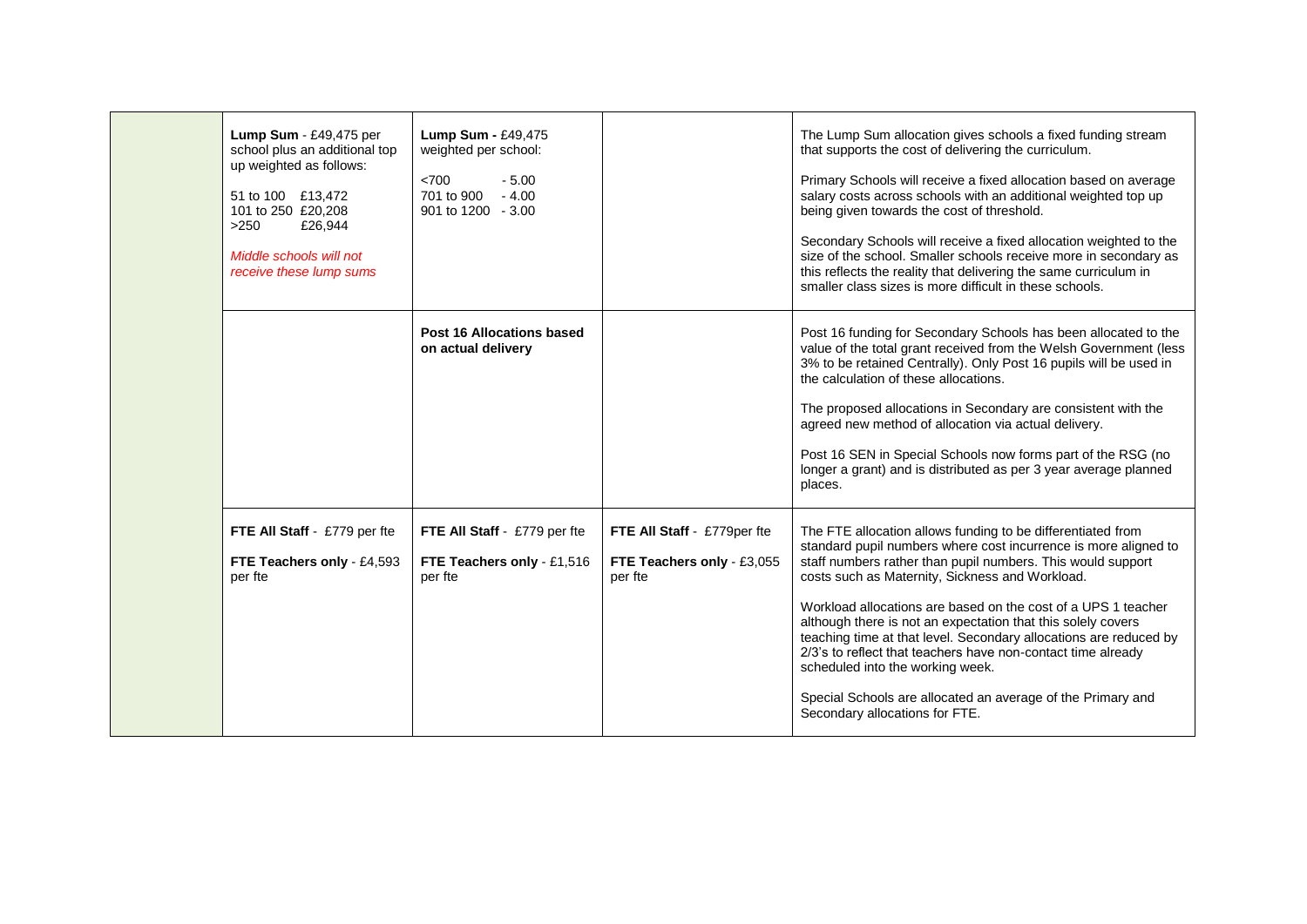|                                               | Class Size Funding - as per<br>policy                                               |                                                                |                                                                | Infant and Junior<br>Class Size Funding Fir                                                                                                                                                                                                                                                                                                                                                                                                 |
|-----------------------------------------------|-------------------------------------------------------------------------------------|----------------------------------------------------------------|----------------------------------------------------------------|---------------------------------------------------------------------------------------------------------------------------------------------------------------------------------------------------------------------------------------------------------------------------------------------------------------------------------------------------------------------------------------------------------------------------------------------|
|                                               | Union Lump sum (where<br>applicable) - £110 per half<br>day                         | Union Lump sum (where<br>applicable) - £110 per half<br>day    | Union Lump sum (where<br>applicable) - £110 per half<br>day    | Those schools to whom it applies will receive a lump sum<br>allocation equivalent to the average cost of covering compulsory<br>union secretary time. It will be pro-rata to the amount of time that<br>has been agreed for the member of staff to be released as per the<br>Local Union Branch Secretary agreement. Any local agreements<br>that have agreed an alternative amount will be protected for the<br>life of the agreement.     |
| <b>Social</b><br><b>Deprivation</b>           | <b>Free School Meal</b><br>Entitlement - £115 per FSM<br>pupil                      | <b>Free School Meal</b><br>Entitlement - £115 per FSM<br>pupil | <b>Free School Meal</b><br>Entitlement - £115 per FSM<br>pupil | The allocation reflects the regulatory requirement to adjust the<br>budget share based on social deprivation factors. The proposal is<br>to retain Free School Meals as the cost driver for social<br>deprivation which is consistent with the Welsh Government's<br>approach to allocating the Pupil Deprivation Grant. The allocation<br>would be a 10% top up to the current Welsh Government<br>allocation of £1,150 per pupil for PDG. |
| <b>Additional</b><br>Learning<br><b>Needs</b> |                                                                                     |                                                                | Lump Sum - £600 per<br>looked after child                      | A further allocation of a fixed lump sum per child will be awarded<br>to any school who has a looked after child on roll in a Special<br>school. This is representative of Denbighshire's commitment as a<br>Corporate Parent to Looked after Children. The data to inform this<br>allocation will be collected from schools directly and will be<br>representative of all movements within year.                                           |
|                                               | Lump Sum - £2,817 per<br>School<br>Middle schools will not<br>receive this lump sum | Lump Sum - £2,817 per<br>School                                |                                                                | This recognises the cost of paying a SENCO allowance at each<br>school. It is not applicable to Special Schools as their curriculum<br>pupil led allocation is already weighted to reflect this.                                                                                                                                                                                                                                            |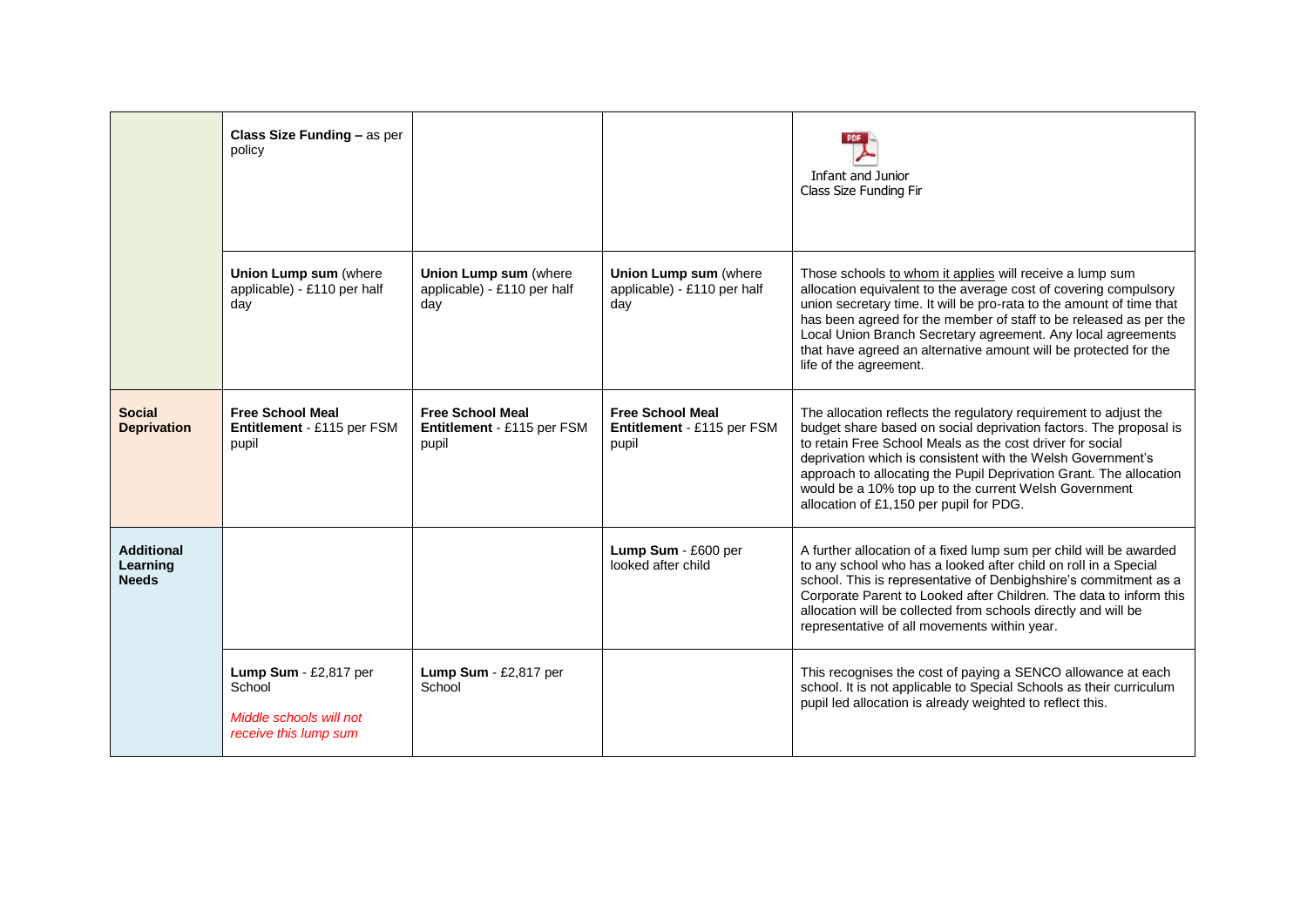|                   | <b>Exceptional Need and</b><br><b>Managed Transfer pupils -</b><br>£8,509 per pupil<br>High Need pupils - £3,000<br>per pupil<br><b>Resource Provisions -</b><br>Funded on the predicted cost<br>of the provision                                                                                                                                                                                   | <b>Exceptional Need and</b><br><b>Managed Transfer pupils -</b><br>£14,656 per pupil<br>High Need pupils - £618 per<br>pupil | ALN is funded using moderated data for exceptional need,<br>managed transfers and high need pupils.<br>There is an expectation that 5% of the basic curriculum allocation<br>be used to support pupils with lower level additional learning<br>needs. This allocation is towards supporting pupils with a higher<br>level of need within schools only.<br>Special schools are not awarded additional funding for ALN as<br>their curriculum pupil led allocation is already weighted to reflect<br>this.                                                                                                                                                                                                                                                                                                                                                                                                                                                                                                                                                             |
|-------------------|-----------------------------------------------------------------------------------------------------------------------------------------------------------------------------------------------------------------------------------------------------------------------------------------------------------------------------------------------------------------------------------------------------|------------------------------------------------------------------------------------------------------------------------------|----------------------------------------------------------------------------------------------------------------------------------------------------------------------------------------------------------------------------------------------------------------------------------------------------------------------------------------------------------------------------------------------------------------------------------------------------------------------------------------------------------------------------------------------------------------------------------------------------------------------------------------------------------------------------------------------------------------------------------------------------------------------------------------------------------------------------------------------------------------------------------------------------------------------------------------------------------------------------------------------------------------------------------------------------------------------|
| Welsh<br>Language | Per pupil top up - £134 per<br>pupil assessed through the<br>medium of Welsh (3 year<br>average pupil numbers)<br>Category 2 schools receive a<br>10% of this amount (£13 per<br>pupil) for those pupils not<br>assessed in Welsh (3 year<br>average pupil numbers)<br>Category 4 schools receive<br>10% of this amount (£13 per<br>pupil) for all pupils on roll (3<br>year average pupil numbers) | Per pupil top up - £130 per<br>pupil assessed through the<br>medium of Welsh                                                 | The Welsh Language element has been agreed by the Welsh<br>Strategic Group.<br>Consideration has been given to those cases where additional<br>costs are incurred for providing Dual Stream or Welsh Language<br>provision as opposed to providing normal Welsh curriculum as<br>part of the standard curriculum. These costs would be part of the<br>Curriculum element rather than the Welsh Language element.<br>The Welsh Language top up is intended to support schools who<br>incur additional costs as a result of running courses via the Welsh<br>language.<br>This element is informed by the following Welsh Government<br>definitions of:<br>Primary:<br>Cat 1. Welsh Medium<br>Cat 2. Dual Stream<br>Cat 3. Welsh Medium but with significant use of English<br>Cat 4. Predominantly English Medium but with significant use of<br>Welsh<br>Cat 5: English Medium<br>Secondary:<br>Cat 1. Welsh Medium<br>Cat 2. Bilingual Provision<br>Cat 3. Predominantly English Medium but with significant use of<br>Welsh<br>Cat 4. Predominantly English Medium |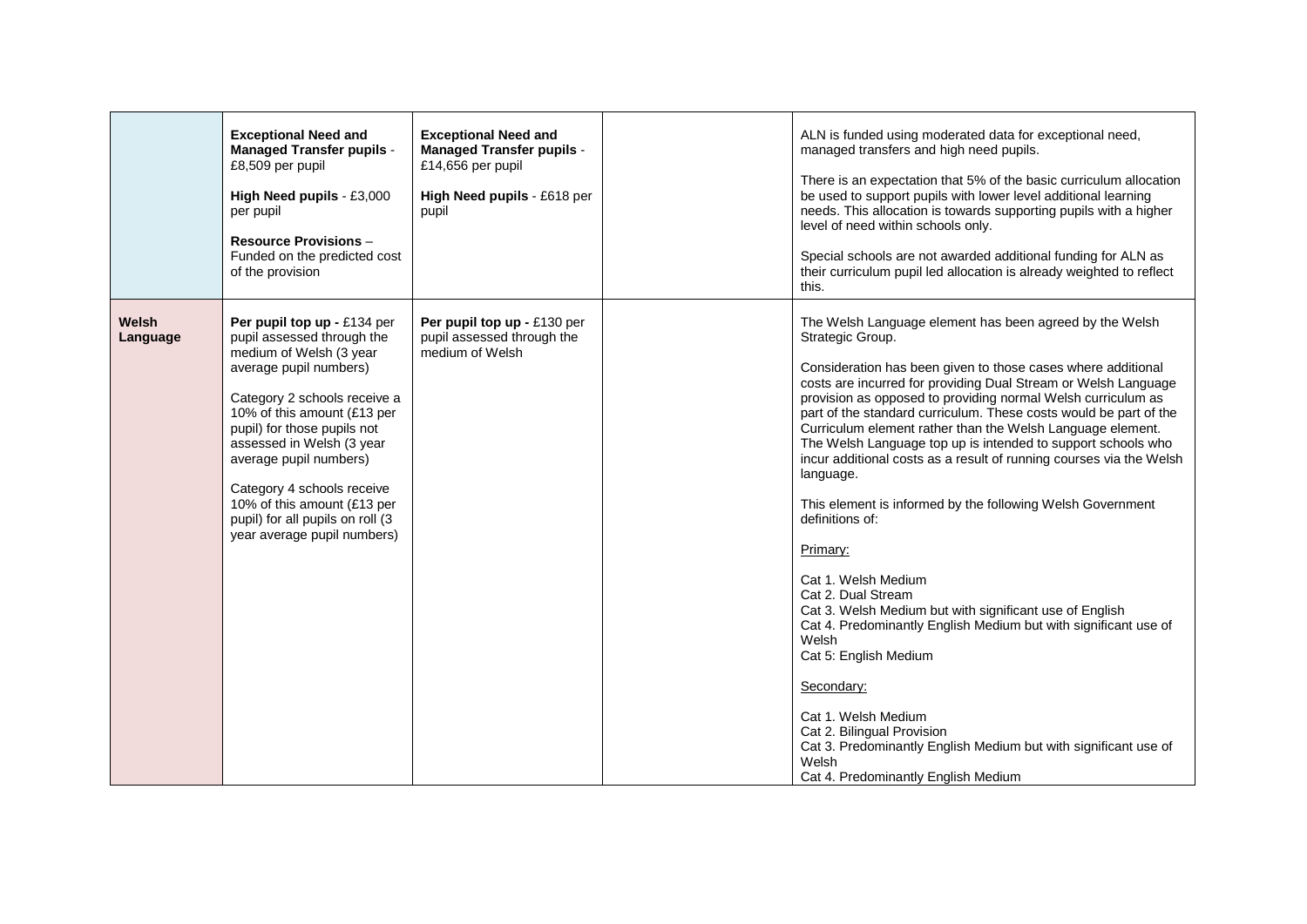|                       | Lump Sum - £2,377 per<br>category 1, 2 & 3 school                                                                                                                               | <b>Lump Sum</b> $-$ £49,641 for<br>category 1, 2 & 3 schools<br>Dinas Bran - £187,110<br>Brynhyfryd - £279,520<br>Glan Clwyd - £65,644 |                            | The lump sum allocation is allocated only to category 1, 2 & 3<br>schools where applicable and was agreed by the Welsh Strategic<br>Group. These costs are tailored to each individual school as it is<br>recognised that each one has different needs.                                                                                                                                                                                                                   |
|-----------------------|---------------------------------------------------------------------------------------------------------------------------------------------------------------------------------|----------------------------------------------------------------------------------------------------------------------------------------|----------------------------|---------------------------------------------------------------------------------------------------------------------------------------------------------------------------------------------------------------------------------------------------------------------------------------------------------------------------------------------------------------------------------------------------------------------------------------------------------------------------|
| <b>Premises</b>       | <b>Predicted Cost of Business</b><br><b>Rates/Rents</b>                                                                                                                         | <b>Predicted Cost of Business</b><br><b>Rates/Rents</b>                                                                                |                            | Rates will be funded on the basis of estimated costs for all<br>schools in line with annual NNDR valuations. Rental budgets are<br>based on a prediction for the year. Adjustments will no longer be<br>done to adjust any under or overspends at year end.                                                                                                                                                                                                               |
|                       | Floor Area - £34 per $m^2$<br>(£33 per m <sup>2</sup> for VA Schools)                                                                                                           | Floor Area - £33 per m <sup>2</sup><br>(£31 per m <sup>2</sup> for VA Schools)                                                         | Floor Area - £35 per $m^2$ | The premises allocation is a generic unit value that will support all<br>premises related costs and has been calculated using<br>benchmarked expenditure costs and indicative unit values for<br>energy. The lower cost in Secondary reflects the greater<br>economies of scale arising from reduced caretaking costs per m <sup>2</sup><br>(i.e. 1 caretaker per secondary school versus 1 caretaker in<br>primary schools)                                              |
| <b>Sustainability</b> | <b>Lump sum</b> $-$ weighted lump<br>sum of £49,475 if<br>amalgamated school on 2<br>sites:<br>0 to 105 pupils<br>$-1.50$<br>106 to 300 pupils - 0.50<br>300+ pupils<br>$-0.25$ | <b>Lump sum</b> $-$ lump sum of<br>£49,475 if amalgamated<br>school on 2 sites                                                         |                            | Any school that has been amalgamated will benefit from receiving<br>a recognised allocation to support the difficulties inherent in<br>managing 2 sites. This includes administration and the increased<br>staffing costs that occur as a result of the 2 schools being<br>amalgamated. The school is funded as 1 school rather than 2<br>under an amalgamated model so will receive less funding in the<br>formula than a federated school hence the increased lump sum. |
|                       | Lump sum - £3,000 for<br>Federated schools                                                                                                                                      |                                                                                                                                        |                            | Any school that has been federated will benefit from receiving an<br>allocation to support the difficulties inherent in managing 2 sites<br>from an administration perspective. The schools still get funded<br>as 2 schools but are managed by one Head Teacher and one<br>Governing Body.                                                                                                                                                                               |
|                       | Transient pupils - £200 per<br>pupil if % transience > 10%                                                                                                                      | Transient pupils - £200 per<br>pupil if % transience > 10%                                                                             |                            | Schools that experience transience greater than 10% of their total<br>pupil numbers will be awarded additional funding per pupil for<br>those pupils over the 10% threshold at the rate shown.                                                                                                                                                                                                                                                                            |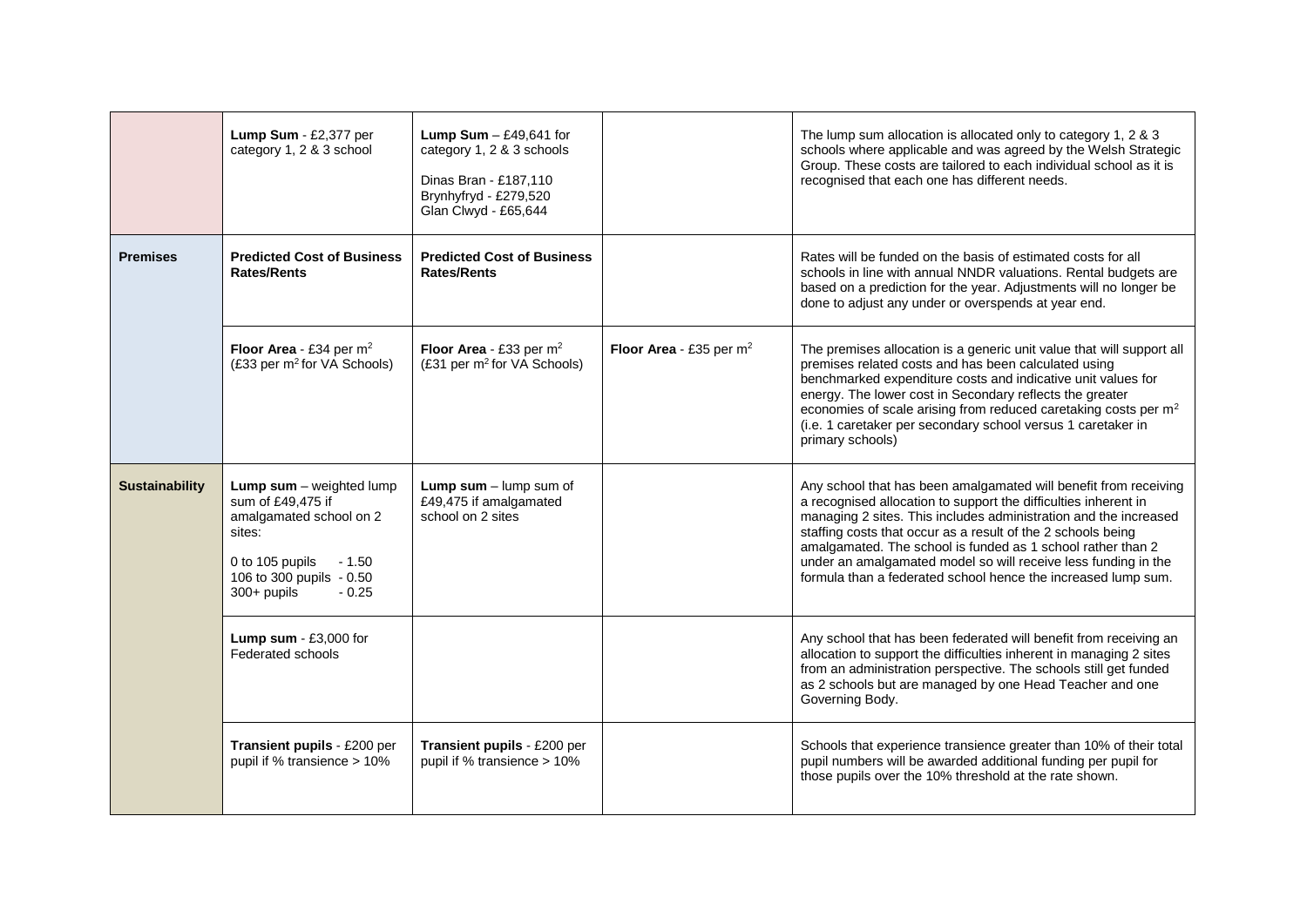| Per Pupil - £1,086 top up per<br>pupil in small schools (small<br>school is classified as <70) |                                                           |                                                   | This replaces the previous small school protection and provides a<br>top up to the pupil led funding (where applicable) within the<br>weighting shown.                                                                                                                                      |
|------------------------------------------------------------------------------------------------|-----------------------------------------------------------|---------------------------------------------------|---------------------------------------------------------------------------------------------------------------------------------------------------------------------------------------------------------------------------------------------------------------------------------------------|
|                                                                                                |                                                           |                                                   | The value is calculated as 50% of the pupil led unit value and<br>50% of the KS1 year 1 pupil led unit value                                                                                                                                                                                |
|                                                                                                |                                                           |                                                   | Top up is only applied to the difference between the actual pupils<br>on role and the relevant threshold as detailed below.                                                                                                                                                                 |
|                                                                                                |                                                           |                                                   | Less than 50 pupils top up capped at 50<br>Less than 55 but more than 50, pupils top up capped at 55<br>Less than 60 but more than 55, pupils top up capped at 60<br>Less than 65 but more than 60, pupils top up capped at 65<br>Less than 70 but more than 65, pupils top up capped at 70 |
|                                                                                                |                                                           |                                                   | So for example:                                                                                                                                                                                                                                                                             |
|                                                                                                |                                                           |                                                   | if a school has 62 pupils they will get a top up of (65-<br>62) $x£1,086 = £3,258$<br>if a school has 45 pupils they will get a top up of (50-<br>$45$ )x£1,086 = £5,430                                                                                                                    |
|                                                                                                | Lump Sum - SBF total<br>allocation for 2018/19: £220k     |                                                   | For sustainability of schools with >50% out of county pupils, a<br>business case may be submitted for consideration to<br>Denbighshire's School Budget Forum outlining relevant financial<br>pressures and reasoning.                                                                       |
| Off-site facilities support -<br>£50 per week x 40 weeks                                       | Off-site facilities support -<br>£200 per week x 40 weeks |                                                   | This is a contribution towards costs that are incurred by schools<br>that don't have enough amenities to support statutory elements of<br>the curriculum. They may have to travel to schools/other sites to<br>use amenities e.g. Physical Education                                        |
|                                                                                                |                                                           | Actual budgeted cost of<br>residential placements | All places will be funded on a budgeted actual cost basis which is<br>consistent with the means at which we recover the cost of out of<br>county placements.                                                                                                                                |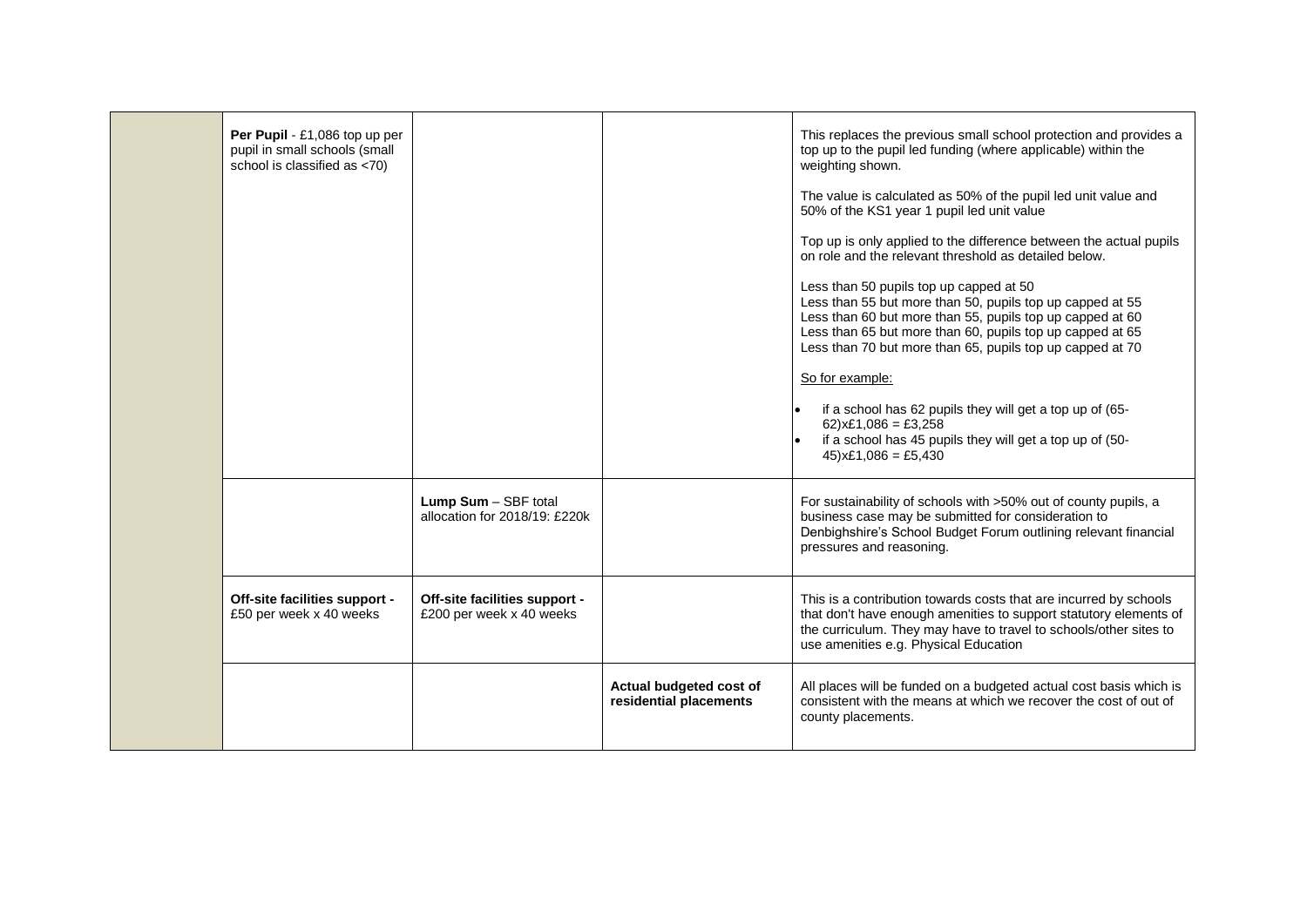| <b>Business</b><br><b>Support</b> | Lump Sum - £5,797<br>Middle schools will not<br>receive this lump sum<br>Per Pupil - £8.17 | Lump Sum - £41,278<br>Middle schools will not<br>receive this lump sum<br><b>Per Pupil - £12.32</b> | Lump Sum - £19,048<br>Middle schools will not<br>receive this lump sum<br>Per Pupil - £35.21 | The weighted lump sum allocations reflect the cost of the Building<br>Capacity In Schools project and are aligned to the cost of<br>providing Business and Finance Management support within each<br>school. |
|-----------------------------------|--------------------------------------------------------------------------------------------|-----------------------------------------------------------------------------------------------------|----------------------------------------------------------------------------------------------|--------------------------------------------------------------------------------------------------------------------------------------------------------------------------------------------------------------|
|                                   | Lump Sum - £5,329<br>Middle schools will not<br>receive this lump sum                      | Lump Sum - £10,714                                                                                  | Lump Sum - £10,714                                                                           | Lump sum allocations have been awarded to recognise services<br>that are charged on a fixed sum basis. The amount is calculated<br>as a benchmark against the cost of Denbighshire's Traded<br>Services.     |
|                                   | Per Pupil - £101                                                                           | Per Pupil - £101                                                                                    | Per Pupil - £101                                                                             | Per Pupil allocations have been awarded to recognise services<br>that are charged on a per pupil basis. The amount is calculated as<br>a benchmark against the cost of Denbighshire's Traded Services.       |
|                                   | Headcount - £162 per<br>employee                                                           | Headcount - £162 per<br>employee                                                                    | Headcount - £162 per<br>employee                                                             | Headcount allocations have been awarded to recognise services<br>that are charged on a Headcount basis. The amount is calculated<br>as a benchmark against the cost of Denbighshire's Traded<br>Services.    |
|                                   | Governors Clerk - £800 per<br>school<br>Middle schools will not<br>receive this lump sum   | Governors Clerk - £800<br>per school                                                                | <b>Governors Clerk - £800</b><br>per school                                                  | This has been benchmarked against the cost of Clerking across<br>Wales. Grades have been changed for 2016-17 so the formula<br>has been amended to reflect this in 2017-18.                                  |
|                                   | Free School Meals - £284<br>per FSM pupil entitlement                                      | Free School Meals - £284<br>per FSM pupil entitlement                                               | Free School Meals - £284<br>per FSM pupil entitlement                                        | This is reflective of the cost of paying for Free School Meals for<br>those pupils who are entitled to a meal.                                                                                               |
|                                   |                                                                                            | <b>Actual cost of Leisure</b><br><b>Centres</b>                                                     |                                                                                              | This reflects the actual cost of paying for the Dual Use agreement<br>for the use of Leisure Centres.                                                                                                        |
|                                   | <b>Actual Cost of Premises &amp;</b><br><b>Liability Insurance</b>                         | <b>Actual Cost of Premises &amp;</b><br><b>Liability Insurance</b>                                  | <b>Actual Cost of Premises &amp;</b><br><b>Liability Insurance</b>                           | All schools will be given the full budget to cover the cost of paying<br>premises and liability insurance.                                                                                                   |